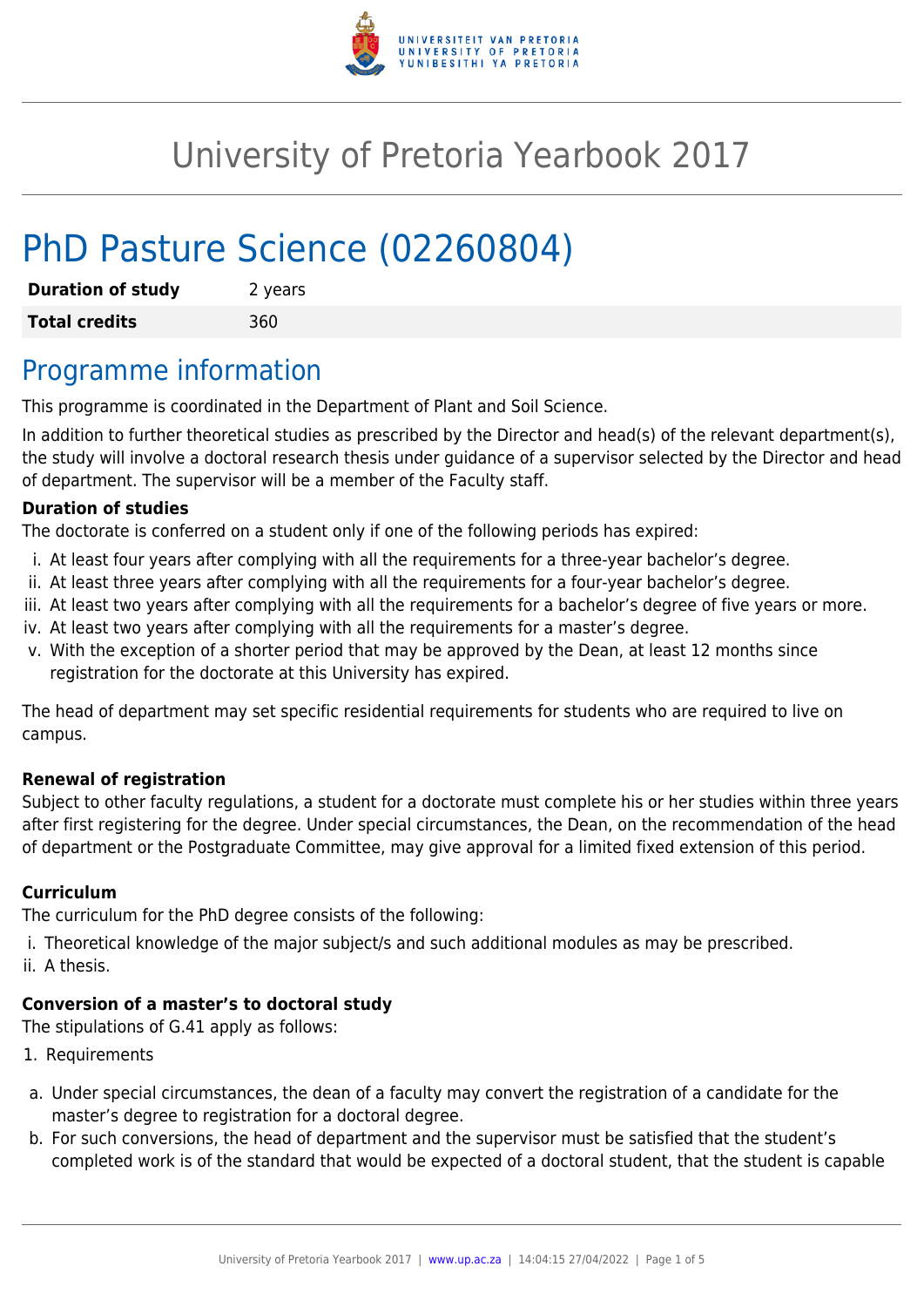

of completing a doctoral degree, and that the project is of appropriate standard and scope to constitute a doctoral study.

- c. For such conversions, the head of department and the supervisor must be satisfied that the student has demonstrated that he or she has the potential to fulfil the requirements of a doctoral degree without having completed a master's degree.
- 2. Process
- a. Application for conversion may be submitted at any time during the course of study for the master's degree.
- b. The application for the conversion must include the following documentation:
- i. A detailed progress report by the candidate of the work completed for the master's project. The report must provide proof that the results obtained thus far are of such a standard and scientific significance that they justify conversion to a doctoral project. The report should include details of presentations made at conferences and of material that has been submitted for publication and/or published.
- ii. A detailed proposal for the intended doctoral project, written by the candidate, including the objectives of the project.
- iii. A recommendation by the supervisor with specific comments on the ability of the applicant as a potential doctoral candidate as well as the feasibility of the conversion, especially with regard to the information provided by the candidate in his/her reports (items (i) and (ii)).
- iv. A recommendation by the head of department, if he or she is not the supervisor, in which the ability of the candidate as a potential doctoral candidate is confirmed.
- v. If the dean considers it advisable for the faculty, the candidate may be required to present a seminar to the department in support of the application. In this case, the head of department should include a report on this in his or her recommendation.
- c. The application of the candidate, together with the reports and recommendations, is submitted for consideration to the dean, (who may delegate to the Chairperson of the Faculty Postgraduate Committee) for approval. The decision should be submitted to the Faculty Board for approval.

#### **General**

Candidates are required to familiarise themselves with the General Regulations regarding the maximum duration of study and the requirements to submit an article/s for publication.

# Admission requirements

MScAgric (Animal/Pasture Science) or applicable research master's qualification with a pass mark of at least 60% for the dissertation component. In addition, a research proposal should accompany the application form. Selection of students will be based on academic performance, the written research proposal, available supervisory capacity and research project funding.

#### **Note:**

- Depending on the academic backgound of the student and the chosen area of study, it may be required of the student to do additional coursework.
- Admission is additionally dependent on availability of supervisor/s and/or projects within the department.

# Examinations and pass requirements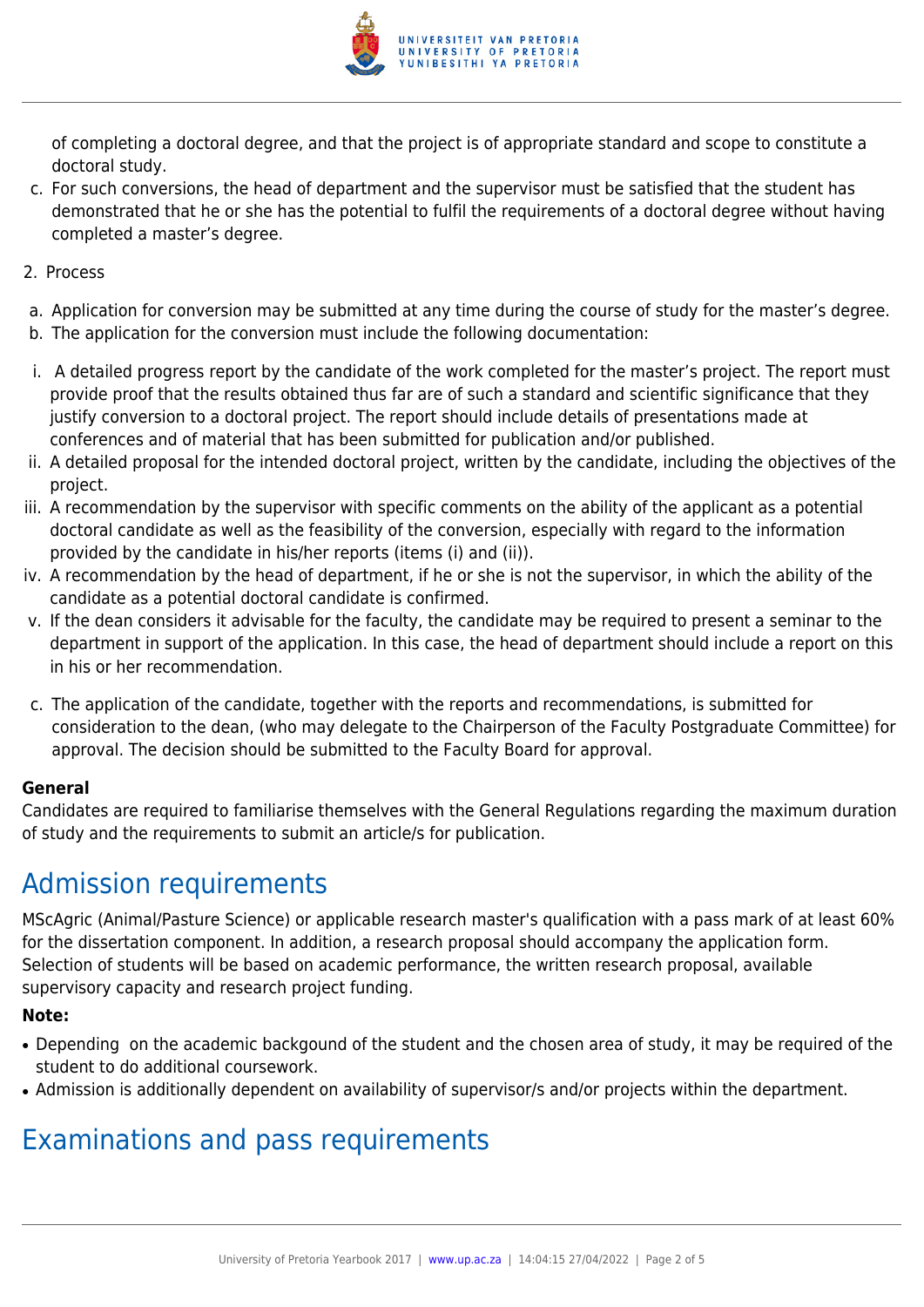

- i. Consult the General Regulations that apply to the calculation of marks.
- ii. In order to obtain the PhD degree the candidate must:
- pass the examinations and the prescribed modules, as determined in the study programme;
- pass the thesis; and
- pass the final examination on the thesis and general subject knowledge.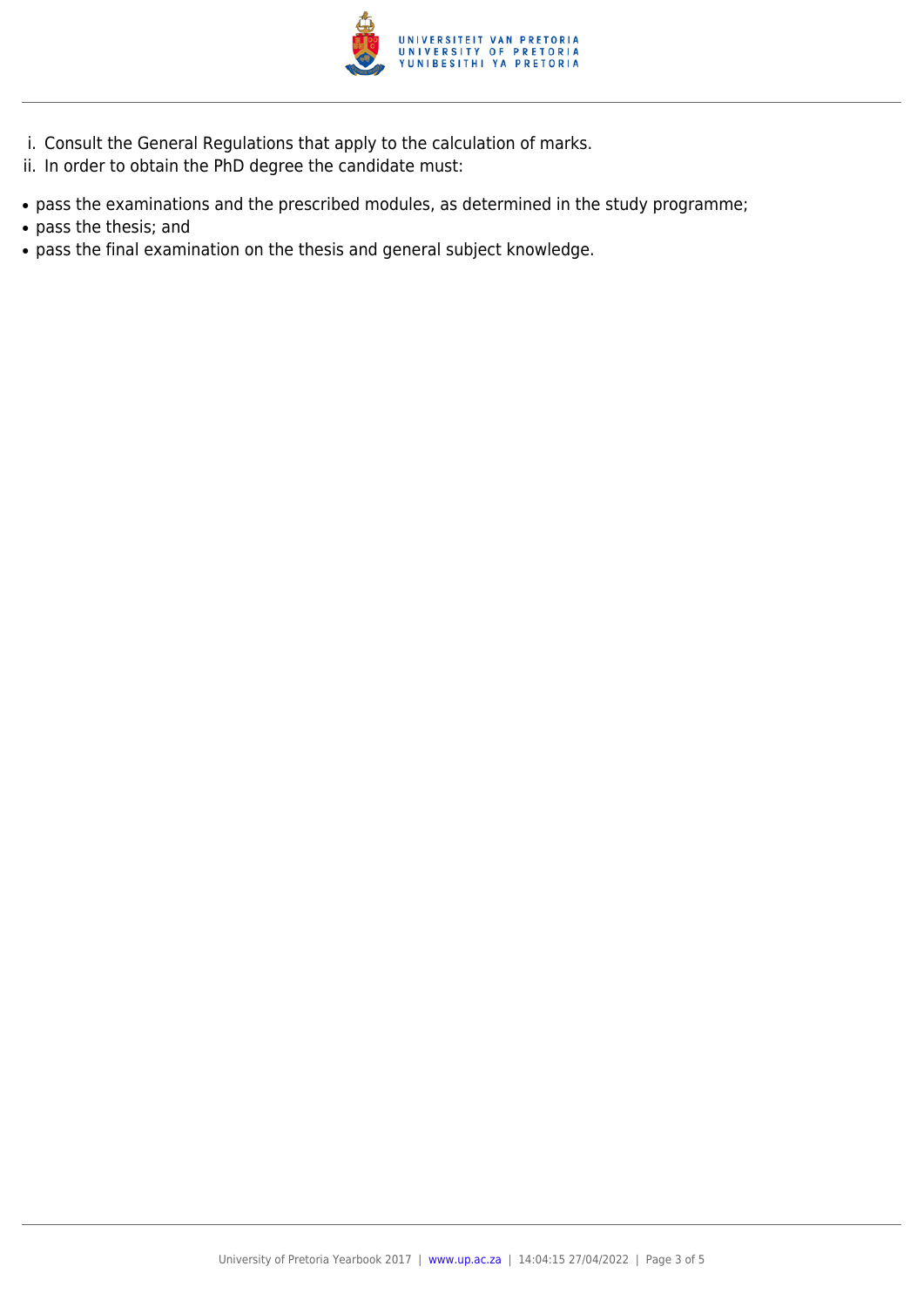

## Curriculum: Year 1

**Minimum credits: 360**

### **Core modules**

[Thesis: Pasture science 990](https://www.up.ac.za/yearbooks/2017/modules/view/WDE 990) (WDE 990) - Credits: 360.00